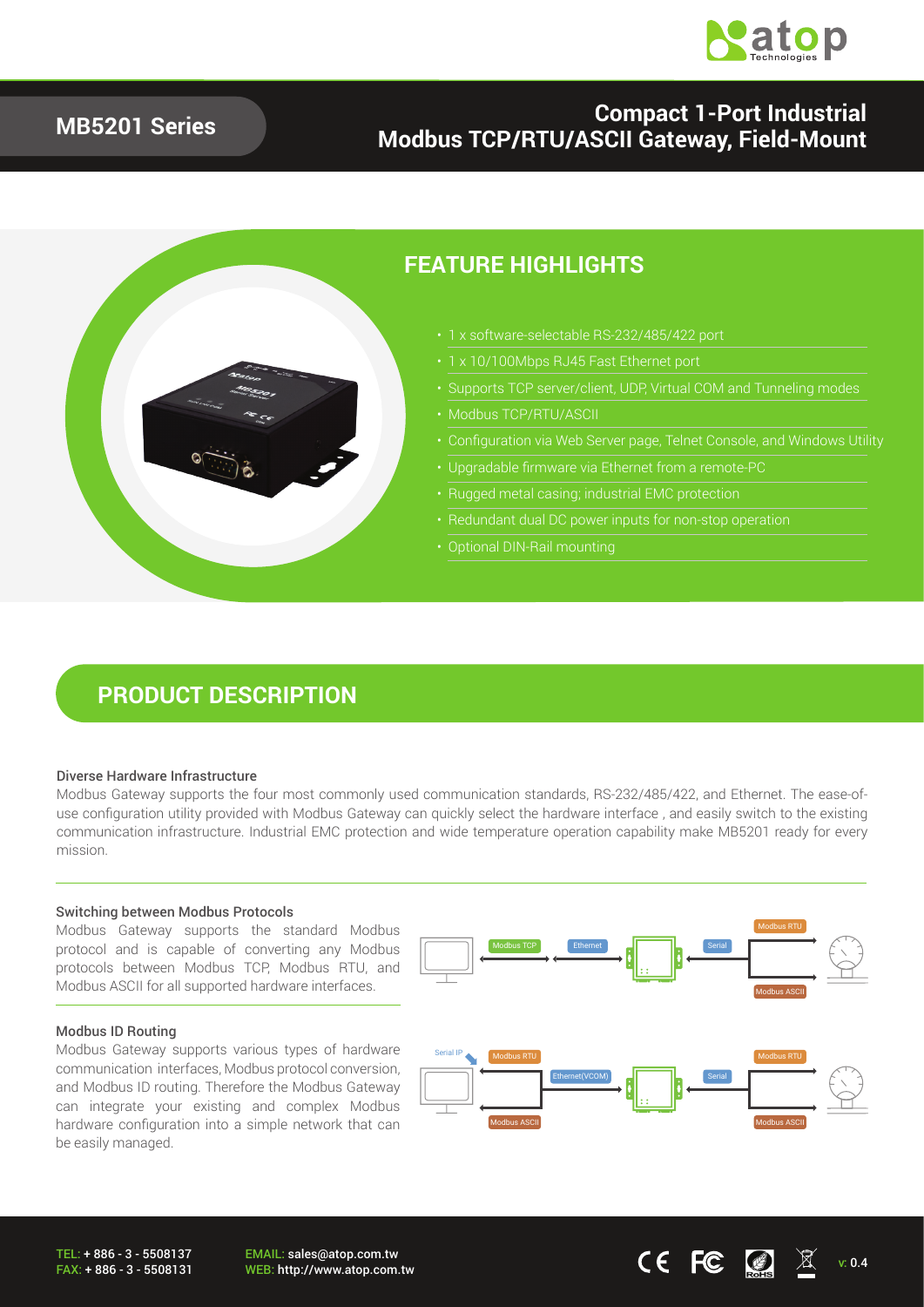

 $CE$  FC  $\boxed{3}$   $X$  v: 0.4

# **SPECIFICATIONS**

| <b>Network Interface</b>                               |                                                                                                                                                                                  |  |
|--------------------------------------------------------|----------------------------------------------------------------------------------------------------------------------------------------------------------------------------------|--|
| <b>Ethernet Port</b>                                   | 1x 10/100BASE-T(X) RJ-45                                                                                                                                                         |  |
| Compliance                                             | IEEE 802.3 for 10BASE-T<br>IEEE 802.3u for 100BASE-T(X)                                                                                                                          |  |
| <b>Serial Interface</b>                                |                                                                                                                                                                                  |  |
| Connector                                              | 9-Pin D-Sub9 connector(Male, -DB version) or 5-Pin Terminal block (-TB version)                                                                                                  |  |
| Ports                                                  | $\mathbb{1}$                                                                                                                                                                     |  |
| Mode                                                   | RS-232/RS-485(2 and 4 wire)/RS-422, software selectable                                                                                                                          |  |
| <b>Baud Rate</b>                                       | 1200~230,400 bps (RS-485 4-wire allows up to 921,600 bps)                                                                                                                        |  |
| Parity                                                 | None, Odd, Even, Space, Mark                                                                                                                                                     |  |
| Data Bits                                              | 7,8                                                                                                                                                                              |  |
| <b>Stop Bits</b>                                       | 1,2                                                                                                                                                                              |  |
| Flow Control                                           | None, Xon/Xoff, RTS/CTS (RS-232 only)                                                                                                                                            |  |
| <b>Power Characteristics</b>                           |                                                                                                                                                                                  |  |
| Connector                                              | 3-Pin 5.08mm Lockable Terminal Block and DC Jack for redundancy                                                                                                                  |  |
| Input Voltage<br>Power Consumption<br>Power Redundancy | 3-Pin 5.08mm Lockable Terminal Block: 9-30VDC; DC Jack 5VDC<br>< 9W<br>Yes                                                                                                       |  |
| <b>Reverse Polarity Protection</b>                     | Yes                                                                                                                                                                              |  |
| <b>Mechanicals</b>                                     |                                                                                                                                                                                  |  |
| Dimensions ( $W \times D \times H$ )                   | 65mm x 78mm x 28mm (without wall-mount part)<br>MB5201-TB: 88.5 x 78.3 x 27.8mm (with wall-mount part)<br>MB5201-DB: 88.5 x 84 x 27.8mm (with wall-mount part and DB9 connector) |  |
| Installation                                           | Wall-Mount or DIN-Rail (optional kit)                                                                                                                                            |  |
| <b>Reset Button</b>                                    | Yes                                                                                                                                                                              |  |
| Weight                                                 | 185g                                                                                                                                                                             |  |
| <b>Environmental Limits</b>                            |                                                                                                                                                                                  |  |
| <b>Operating Temperature</b>                           | $-40^{\circ}$ C ~ 70°C (-40°F ~ 158°F)                                                                                                                                           |  |
| Storage Temperature                                    | $-40^{\circ}$ C ~ 85°C (-40°F ~ 185°F)                                                                                                                                           |  |
| Ambient Relative Humidity                              | $5 \sim 95\%$ RH, (non-condensing)                                                                                                                                               |  |
| <b>Software</b>                                        |                                                                                                                                                                                  |  |
| Protocols                                              | TCP, IPv4, UDP, DHCP Client, HTTP, HTTPS, Telnet, ARP, SNMPv1, v2c, v3                                                                                                           |  |
| Configuration                                          | Atop Management Utility, Web UI, Telnet, CLI                                                                                                                                     |  |
| VirtualCOM                                             | Windows/Linux redirection software                                                                                                                                               |  |
| Modbus                                                 | TCP/RTU/ASCII                                                                                                                                                                    |  |

TEL: + 886 - 3 - 5508137 FAX: + 886 - 3 - 5508131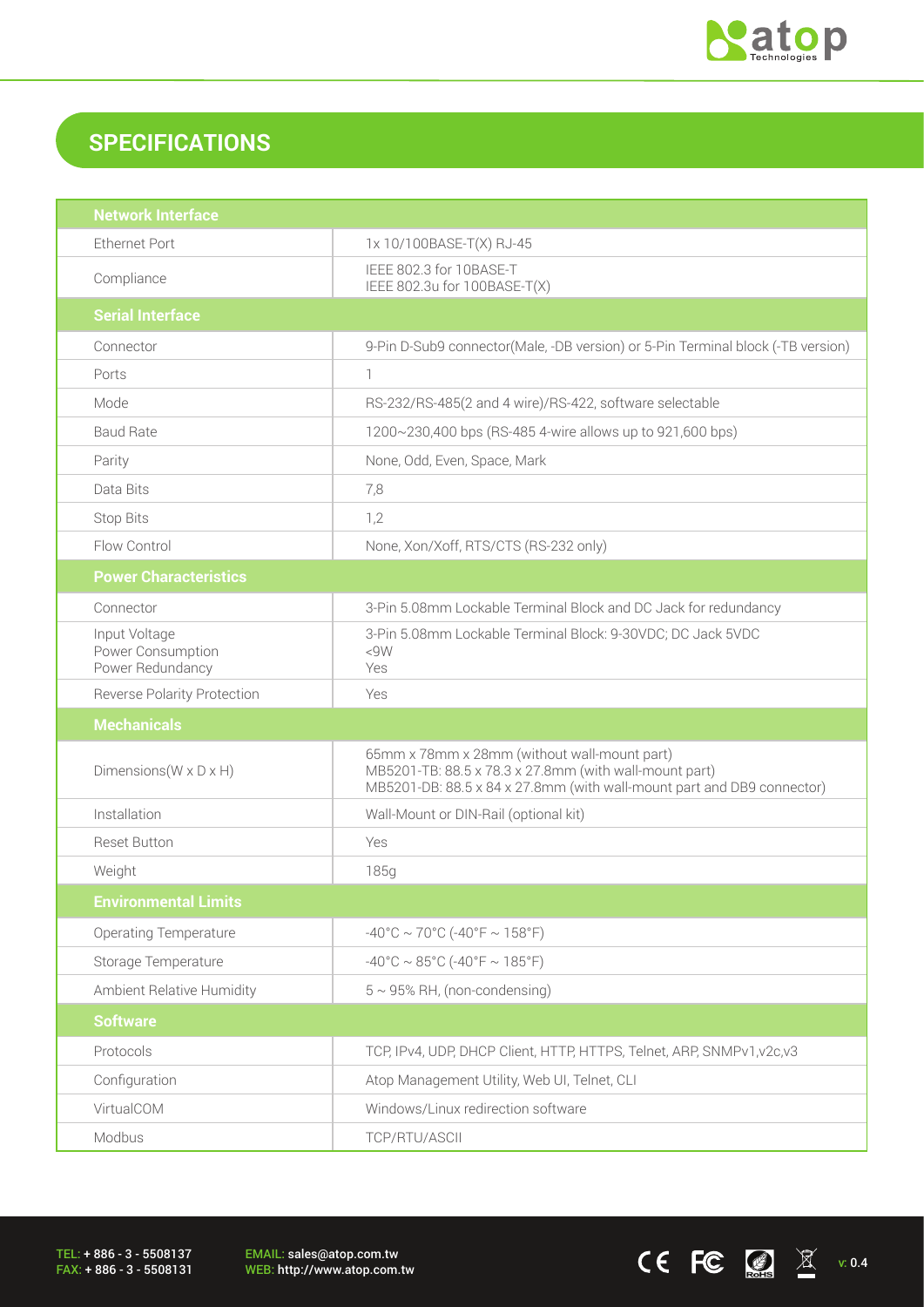

| <b>TCP Client</b> | Single destination or VirtualCOM            |
|-------------------|---------------------------------------------|
| TCP Server        | 4 Connections; VirtualCOM or reverse Telnet |
| JDP               | Up to 4 Ranges IP                           |

## **REGULATORY APPROVALS**

| <b>Approvals</b> |                                                                                                                   |                                                             |                                                                                                  |                                     |  |
|------------------|-------------------------------------------------------------------------------------------------------------------|-------------------------------------------------------------|--------------------------------------------------------------------------------------------------|-------------------------------------|--|
| Safety           | EN 60950-1 / EN62368-1                                                                                            |                                                             |                                                                                                  |                                     |  |
| <b>EMC</b>       | FCC Part 15, Subpart B, Class A<br>EN 55032, EN61000-6-4<br>EN 61000-3-2<br>EN 61000-3-3<br>EN 55024, EN61000-6-2 |                                                             |                                                                                                  |                                     |  |
| <b>Test</b>      | <b>Item</b>                                                                                                       |                                                             | <b>Value</b>                                                                                     | <b>Level</b>                        |  |
| IEC 61000-4-2    | <b>ESD</b>                                                                                                        | Contact Discharge<br>Air Discharge                          | ±4KV<br>±8KV                                                                                     | 3<br>3                              |  |
| IEC 61000-4-3    | <b>RS</b>                                                                                                         | 80-1000MHz                                                  | 10(V/m)                                                                                          | 3                                   |  |
| IEC 61000-4-4    | EFT                                                                                                               | <b>AC Power Port</b><br>DC Power Port<br>Signal Port        | $±2.0$ KV<br>±1.0KV<br>±1.0KV                                                                    | $\ensuremath{\mathsf{3}}$<br>3<br>3 |  |
| IEC 61000-4-5    | Surge                                                                                                             | <b>AC Power Port</b><br><b>AC Power Port</b><br>Signal Port | Line-to Line±1.0KV<br>Line-to Earth±2.0KV<br>Line-to Earth±1.0KV                                 | 3<br>3<br>3                         |  |
| IEC 61000-4-6    | CS                                                                                                                | 0.15-80MHz                                                  | 10 Vrms                                                                                          | 3                                   |  |
| IEC 61000-4-8    | PFMF                                                                                                              | Enclosure                                                   | 10A/m                                                                                            | 3                                   |  |
| IEC 61000-4-11   | <b>DIP</b>                                                                                                        | <b>AC Power Port</b>                                        | 1. >95%, Reduction, 0.5 period<br>2. 30%, Reduction, 25 period<br>3. >95%, Reduction, 250 period |                                     |  |
| Shock            | MIL-STD-810F Method 516.5                                                                                         |                                                             |                                                                                                  |                                     |  |
| Drop             | MIL-STD-810F Method 516.5                                                                                         |                                                             |                                                                                                  |                                     |  |
| Vibration        | MIL-STD-810F Method 514.5 C-1 & C-2                                                                               |                                                             |                                                                                                  |                                     |  |
| RoHS             | Yes                                                                                                               |                                                             |                                                                                                  |                                     |  |
| <b>MTBF</b>      | 25.29 years according to MIL-HDBK-217F, 25 degrees C                                                              |                                                             |                                                                                                  |                                     |  |
| Warranty         | 5 years                                                                                                           |                                                             |                                                                                                  |                                     |  |